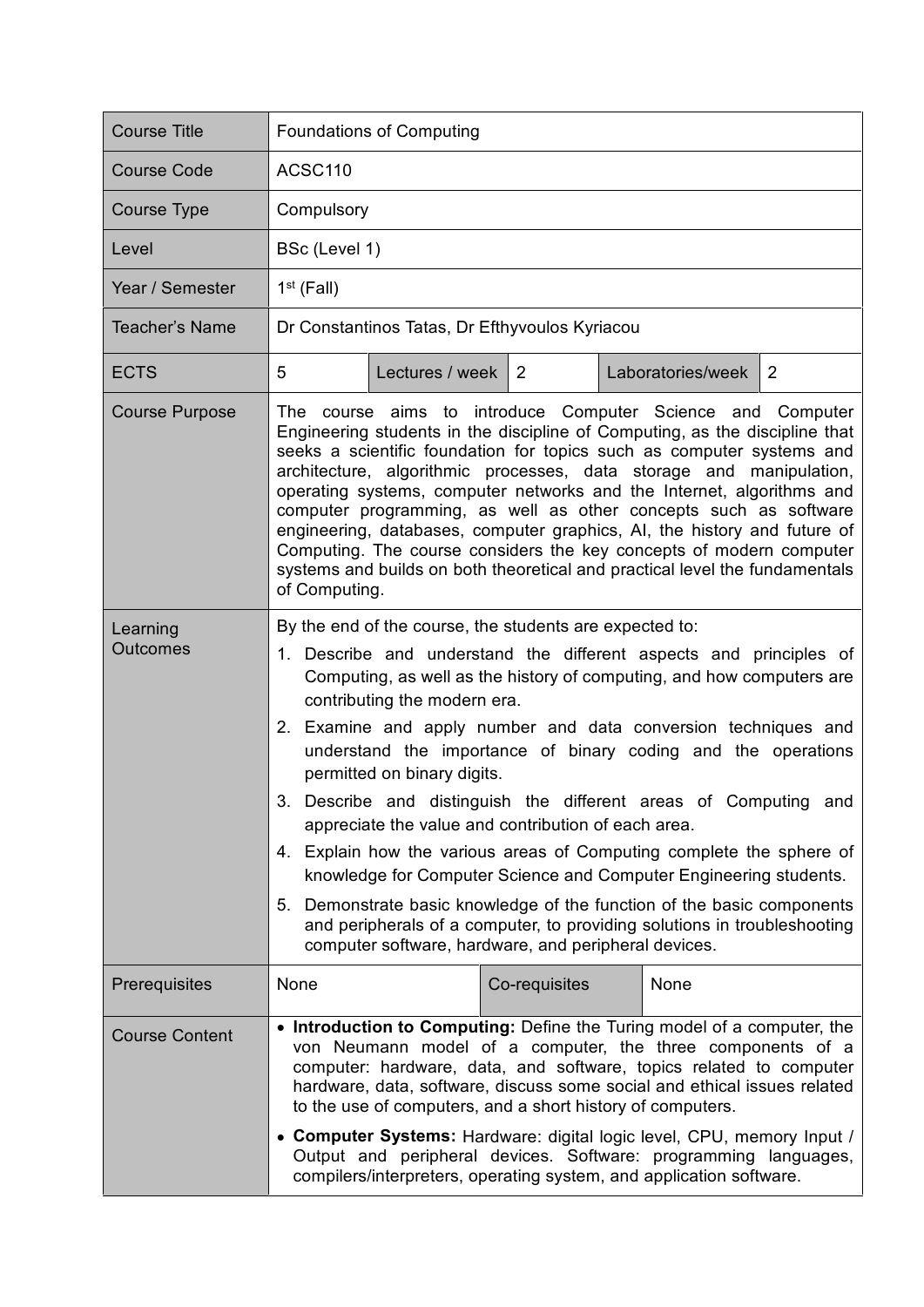|                         | • Number Systems: Number systems, non-positional and positional<br>number systems, decimal, binary, hexadecimal, and octal system,<br>convert a number in binary, octal, or hexadecimal to a number in the<br>decimal system, convert a number in the decimal system to a number in<br>binary, octal, and hexadecimal, convert a number in binary to octal and<br>vice versa, convert a number in binary to hexadecimal and vice versa,<br>find the number of digits needed to represent a particular value. |  |
|-------------------------|--------------------------------------------------------------------------------------------------------------------------------------------------------------------------------------------------------------------------------------------------------------------------------------------------------------------------------------------------------------------------------------------------------------------------------------------------------------------------------------------------------------|--|
|                         | • Data Storage: List different data types used in a computer, describe how<br>different data is stored inside the computer as bit patterns, such as<br>integers, unsigned integers, sign-and-magnitude, two's complement, real<br>numbers and floating-point format, text, encoding systems, other forms<br>of data such as audio, raster images, vector images, graphics schemes,<br>video, video codecs.                                                                                                   |  |
|                         | • Data Operations: Operations performed on data, unary and binary logic<br>operations, logic shift operations and arithmetic shift operations, addition<br>and subtraction on integers in sign-and-magnitude, two's complement,<br>floating-point format.                                                                                                                                                                                                                                                    |  |
|                         | • Computer Organisation: Computer subsystems, central processing unit<br>(CPU), the fetch-decode-execute phases of a cycle, main memory and<br>address space, cache memory, input/output subsystem, interconnection<br>of subsystems, and different bus systems, methods I/O addressing,<br>major trends in the design of computer architecture, pipelining, and<br>overview of parallel processing.                                                                                                         |  |
|                         | • Overview of Computing Topics: Overview of the different aspects in<br>Computing, Operating Systems, Database Systems, Computer Networks<br>and the Internet, Algorithms and Programming Languages, Software<br>Engineering, Theory of Computation, and Artificial Intelligence.                                                                                                                                                                                                                            |  |
|                         | • Laboratory Work: Safety procedures, lab rules and regulations,<br>computer assembly, operating system installation,<br>preventive<br>maintenance and troubleshooting, dual boot, VMs, Windows and Linux<br>operating systems use and administration.                                                                                                                                                                                                                                                       |  |
| Teaching<br>Methodology | The taught part of course is delivered to the students by means of lectures,<br>conducted with the help of computer presentations. Lecture notes and<br>presentations are available through the e-learning platform and the web for<br>students to use in combination with the textbooks.                                                                                                                                                                                                                    |  |
|                         | Lectures are supplemented with laboratory work. During laboratory<br>sessions, students are instructed to assemble a computer from hardware<br>parts. Students are then able to install and troubleshoot operating systems<br>(Windows and Linux) and computer software, and use the Linux operating<br>system command line interface.                                                                                                                                                                       |  |
| <b>Bibliography</b>     | Textbooks:                                                                                                                                                                                                                                                                                                                                                                                                                                                                                                   |  |
|                         | G. Brookshear, and D. Brylow, "Computer Science: An Overview",<br>13th Edition, Pearson", 2019, ISBN: 978-1292263427.                                                                                                                                                                                                                                                                                                                                                                                        |  |
|                         | References:                                                                                                                                                                                                                                                                                                                                                                                                                                                                                                  |  |
|                         | Forouzan Behrouz, "Foundations of Computer Science", 3rd Edition,                                                                                                                                                                                                                                                                                                                                                                                                                                            |  |
|                         | Cengage Learning, 2018, ISBN: 978-1-4080-8841-8.                                                                                                                                                                                                                                                                                                                                                                                                                                                             |  |
|                         | Nell Dale, John Lewis, "Computer Science Illuminated", 7th Edition,                                                                                                                                                                                                                                                                                                                                                                                                                                          |  |